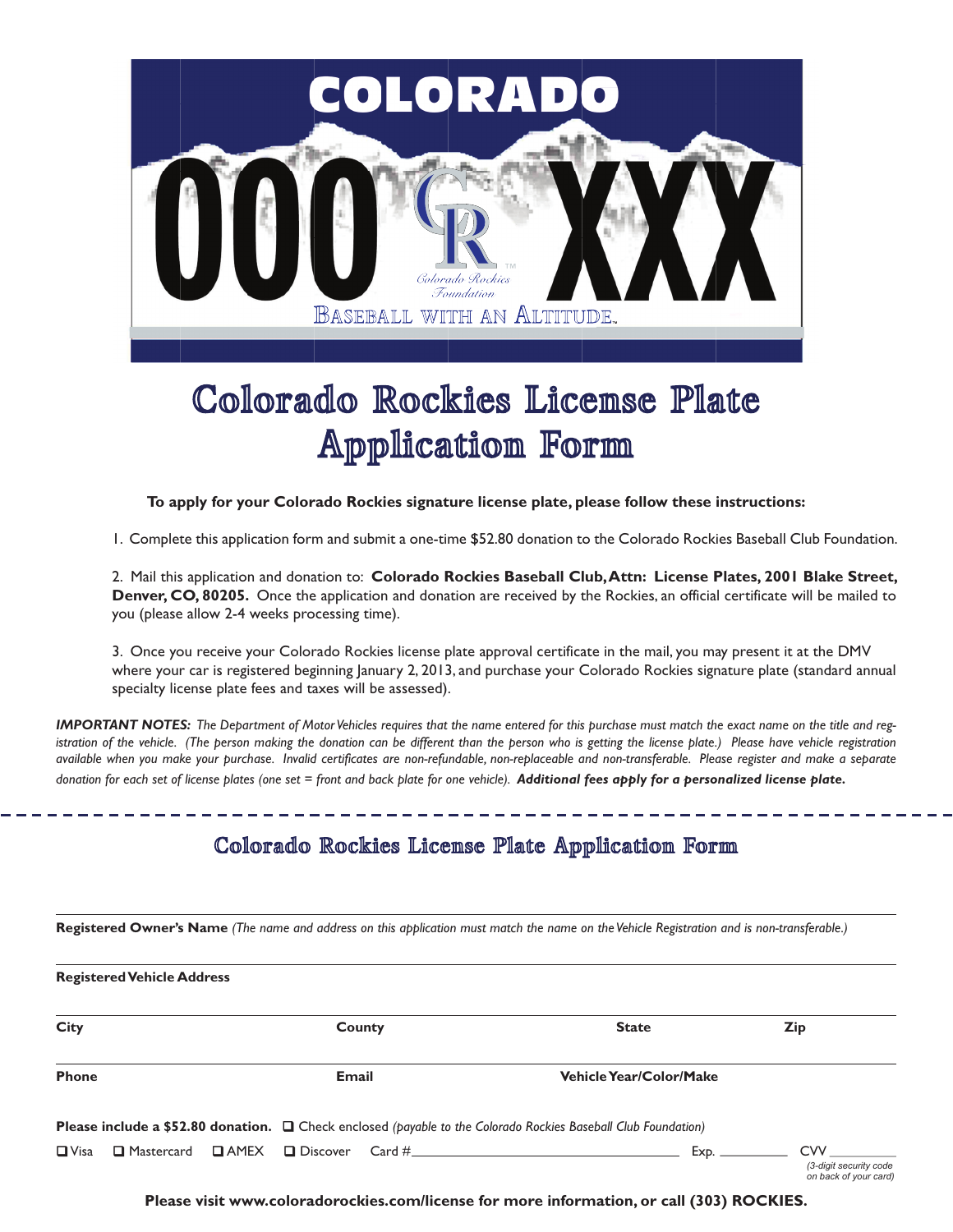# **FREQUENTLY ASKED QUESTIONS**

# **When are applications and donations being accepted?**

Fill out the application above and mail to Colorado Rockies Baseball Club, Attn: License Plates, 2001 Blake Street, Denver, CO, 80205.

#### **Is there an application deadline?**

No, you may submit your application and donation at any time.

#### **How much does a Colorado Rockies license plate cost?**

Cost is a one-time \$52.80 donation to the Colorado Rockies Baseball Club Foundation, plus the standard annual specialty license plate fees and taxes as assessed by your county DMV.

### **How much are the DMV fees for specialty license plates?**

Check with your local county DMV for details and information on fees.

#### **Is my donation tax deductable?**

Yes. You should make a copy of your donation application and the certificate you receive back from the Rockies verifying your donation to submit with your taxes as proof of your charitable donation.

## **What percentage of my donation will go to the Colorado Rockies Foundation?**

100% of your donation of \$52.80 will go to the Colorado Rockies Baseball Club Foundation.

## **Can I bring my donation directly to Coors Field?**

No. Please submit your application and donation through U.S. mail and allow 2-4 weeks processing to receive your official DMV certificate in return. The certificate will be sent to the address noted on the application as the recipient of the license plate and where the car is registered.

## **Can I take my application and donation to the DMV?**

No, the DMV cannot accept the donation to the Colorado Rockies Foundation. Please complete the application above and mail to Colorado Rockies Baseball Club, Attn: License Plates, 2001 Blake Street, Denver, CO, 80205.

## **Can I purchase a Colorado Rockies license plate if I don't have an approval certificate?**

No, the DMV will not issue Colorado Rockies license plates to anyone without a Colorado Rockies approval certificate.

## **Do I have to wait until my current vehicle registration is expired to purchase a Colorado Rockies license plate?**

No, you can take your approval certificate to the DMV anytime. The DMV will issue a credit for any unused months left on your registration.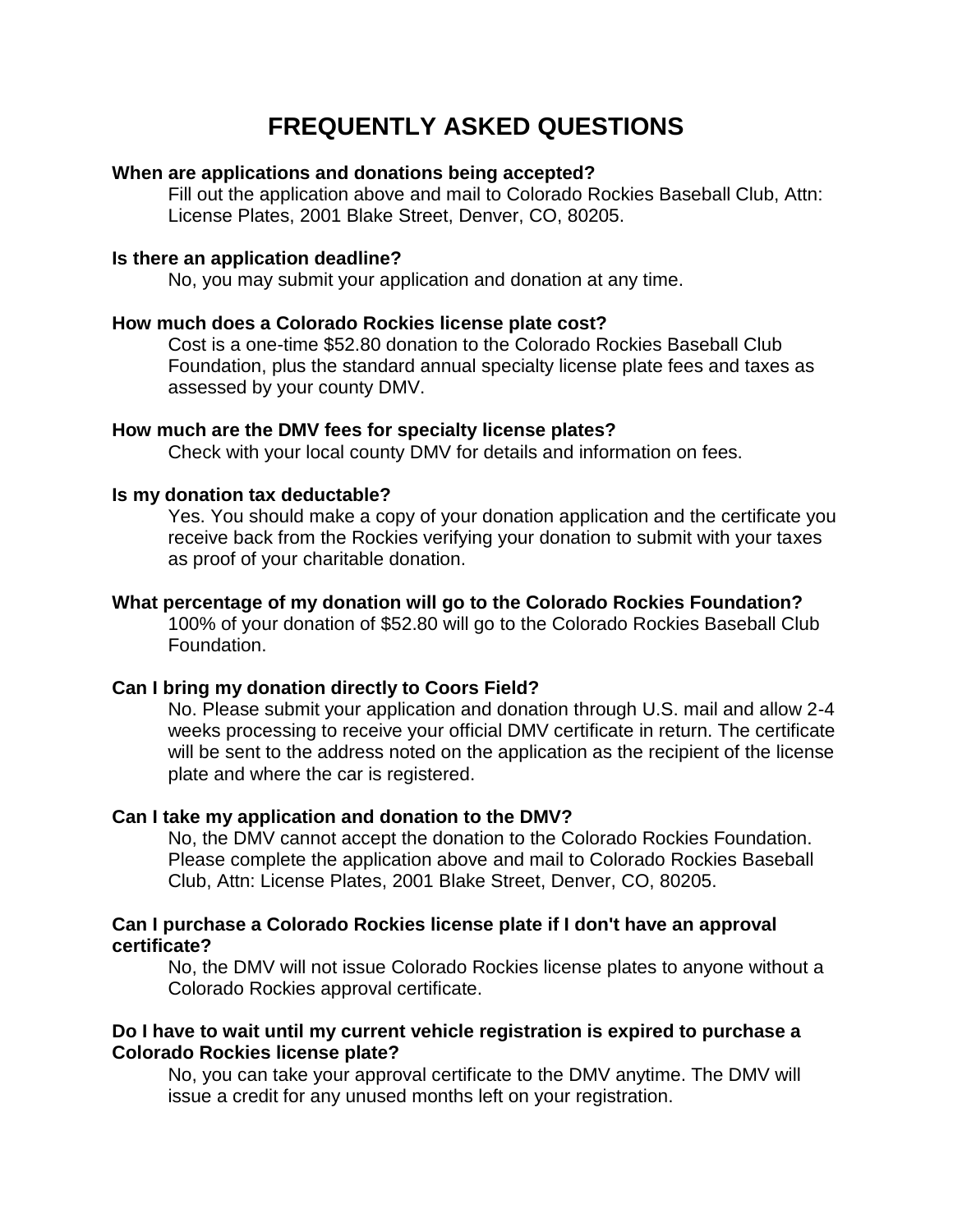# **My current vehicle registration expires before December 31, 2012, what can I do?**

Go ahead and renew your current license plates. Once you receive your approval certificate, you can take it to the DMV and transfer your registration to the Colorado Rockies plates.

# **Do I need to make a \$52.80 donation every year when I pay my vehicle registration taxes and fees?**

No, it is a one-time donation. DMV specialty license plate fees apply annually.

# **Does making a \$52.80 donation to the Colorado Rockies Baseball Club Foundation guarantee that I will get a Colorado Rockies license plate?**

Initially there will be a limited number of Colorado Rockies license plates available at each Colorado County DMV office. If your DMV runs out of Colorado Rockies license plates before you get yours, there may be a delay of a few months as they replenish their stock.

# **If I want to have Colorado Rockies license plates on more than one vehicle, do I need to complete more than one application?**

Yes, you will need to complete an application and make a \$52.80 donation for each set of license plates you purchase. One set of plates per vehicle consists of one front plate and one rear plate.

# **If I want to purchase a Colorado Rockies license plate for someone else, could the approval certificate be sent to a different name and address than on the vehicle registration?**

No, the approval certificate must be sent to the address and person on the vehicle registration as shown on the application.

# **Can I purchase a Colorado Rockies license plate for a motorcycle, truck or a motor home?**

Yes, Colorado Rockies license plates are available for motorcycles, trucks and motor homes.

## **Can I get a Colorado Rockies license plate for a commercial vehicle?**

No, per Colorado statute, signature license plates are not allowed on commercial vehicles.

## **Can I get a Colorado Rockies license plate for a registered trailer?**

No, Colorado Rockies license plates are not allowed on registered trailers.

# **If I want to purchase a Colorado Rockies license plate, may I keep my existing license plate numbers and letters?**

No, a new plate and number will be issued.